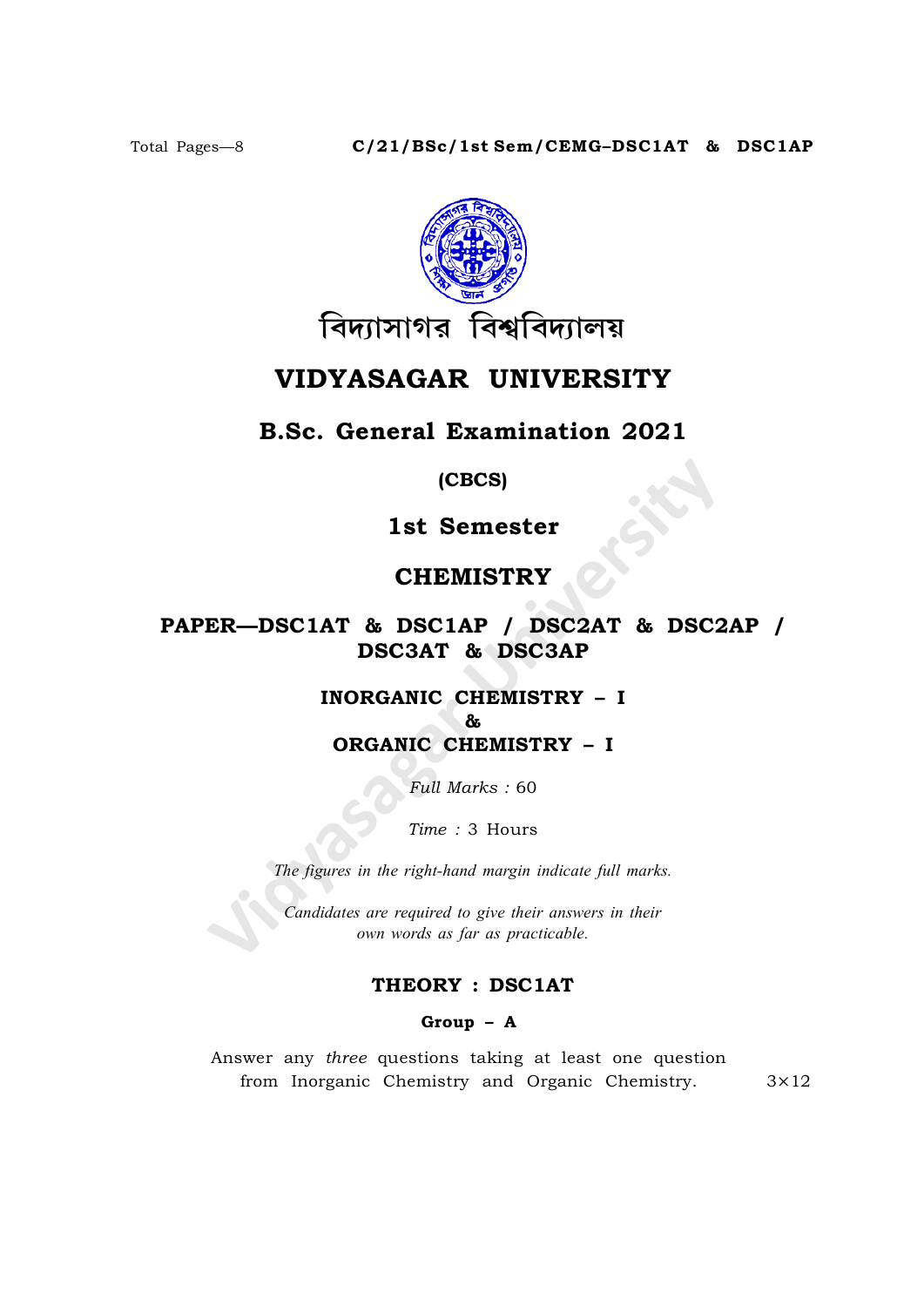#### INORGANIC CHEMISTRY

- 1. (a) According to VSPER theory discuss the shape of following compounds.  $NF<sub>3</sub>$ ,  $CF<sub>4</sub>$ 
	- (b) Arrange the following compounds with increasing order of dipole moment. Give reason.

 $_{\rm H_2}$ S, CCl<sub>4</sub>, H<sub>2</sub>O.

- (c) According to hybridization discuss the shape of following compounds.  $\mathrm{BeF}_2$ ,  $\mathrm{PCl}_5$ .  $4+4+4$
- 2. (a) Write the limitations of Bohr's theory.
	- (b) Find the values of all the four quantum numbers of electrons present in 3d orbital.
	- (c) State and explain Heisenberg's uncertainly principle. 4+4+4
- 3. (a) Hydrogen atom contains a single electron, but its spectrum gives a number of lines. Explain. 4
	- (b) de Broglie wave length of an electron is  $10^{-10}$ m. What is its kinetic energy ? 4
	- (c) Explain the followings :  $2 \times 2$ 
		- (i)  $NF_3$  is more polar than  $NH_3$
		- (ii) Melting point of  $\mathrm{AlF}_3$  is greater than  $\mathrm{AlCl}_3$ .

#### ORGANIC CHEMISTRY

4. (a) Arrange the following carbocations in increasing order of stability. Give reason.

 $\text{CH}_3$ <sub>3</sub> C  $\oplus$ ,  $CH_3CH_2$  $\oplus$  $_{\rm ,\;}$  (CH<sub>3</sub>)<sub>2</sub> CH

C/21/BSc/1st Sem/CEMG–DSC1AT & DSC1AP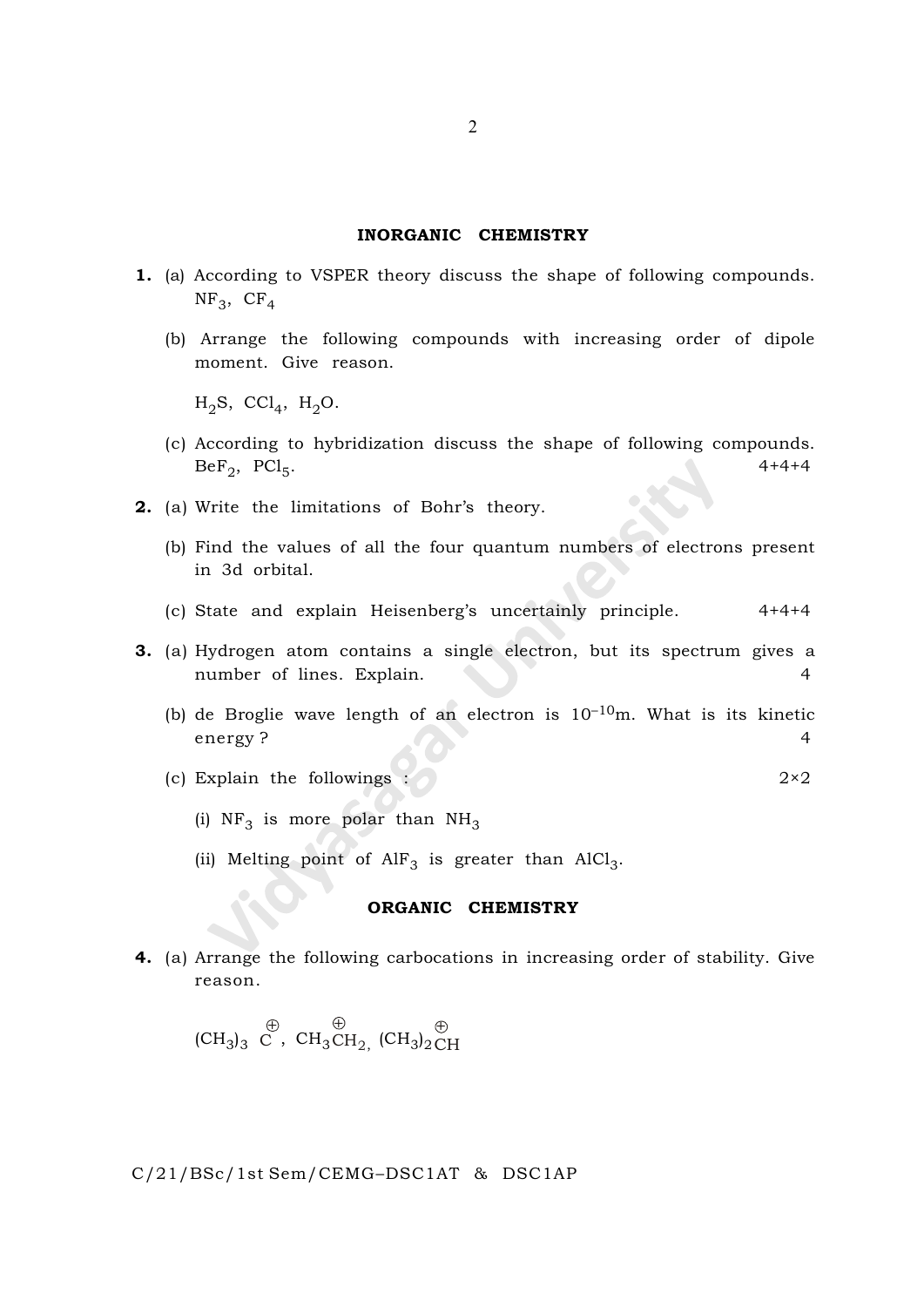- (b) Draw the possible reasonance structures of the followings :
	- (i) Pheonoxide ion
	- (ii) nitrobenzene.
	- (c) Write short note on aromaticity and Huckel's theory.  $4+4+4$
- 5. (a) What do you mean by enantiomer and diastereomer ? Explain with examples.
	- (b) Write notes on optical isomerism of tartaric acid. 6+6
- 6. Write notes on : 3×4
	- (a) Markownikoff's rule and its peroxide effect
	- (b) Ozonolysis of ethylene and aectylene
	- (c) Wurtz reaction and its limitation.

#### Group – B

Answer any two questions.  $2 \times 2$ 

- **7.** F-P-F bond angle of  $PF_3$  molecule is 104°, but that of H-P-H of PH<sub>3</sub> molecule is 93.3°. Explain.
- 8. Write the electronic configuration of Cr and Cu atom.
- 9. Arrange the following hydrocarbons in increasing order of acidity. Give Reason.

$$
C_2H_2
$$
,  $C_2H_6$ ,  $C_2H_4$ 

10. Define nucleophile and electrophile with examples.

C/21/BSc/1st Sem/CEMG–DSC1AT & DSC1AP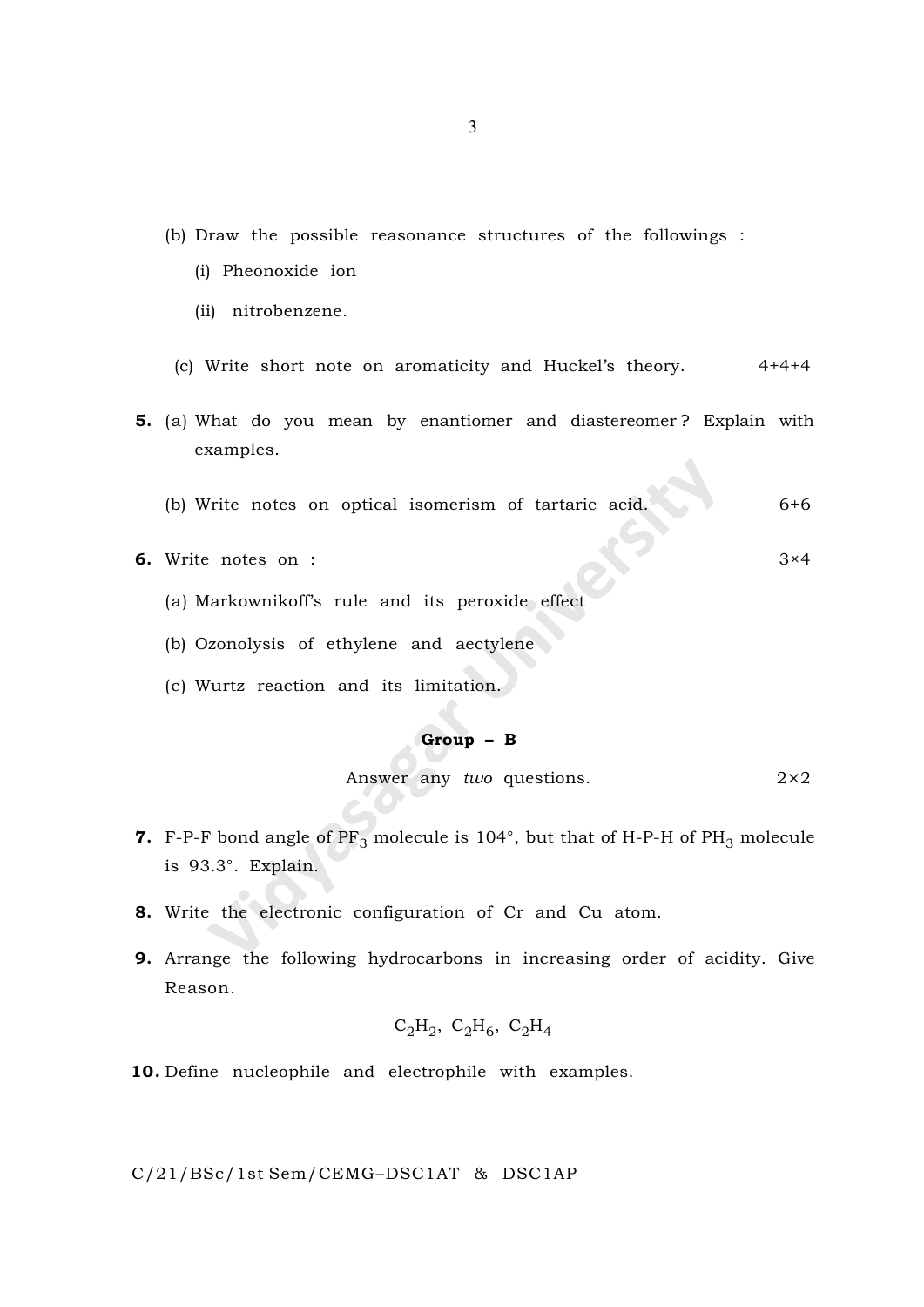### PRACTICAL : DSC1AP

#### Group – A

Answer any one question.  $1 \times 15$ 

- 1. Write the principle and experimental methods for estimation of Fe(II) ions by titrating it with  $K_2Cr_2O_7$  using internal indicator.
- 2. How would you detect the special elements (N, S, Cl, Br, I) present in an organic compound ?
- 3. Write a note on paper chromatography for separation of sugar mixtures.

# Group – B

Answer any one question. 1×5

- **4.** Write down the principle of standardisation of  $\mathtt{KMnO}_4$  using oxalic acid.
- 5. Write down the principle of chromatographic separation of compounds.
- 6. Write down the process of estimation of water of Crystallization in Mohr Salt.SIL TON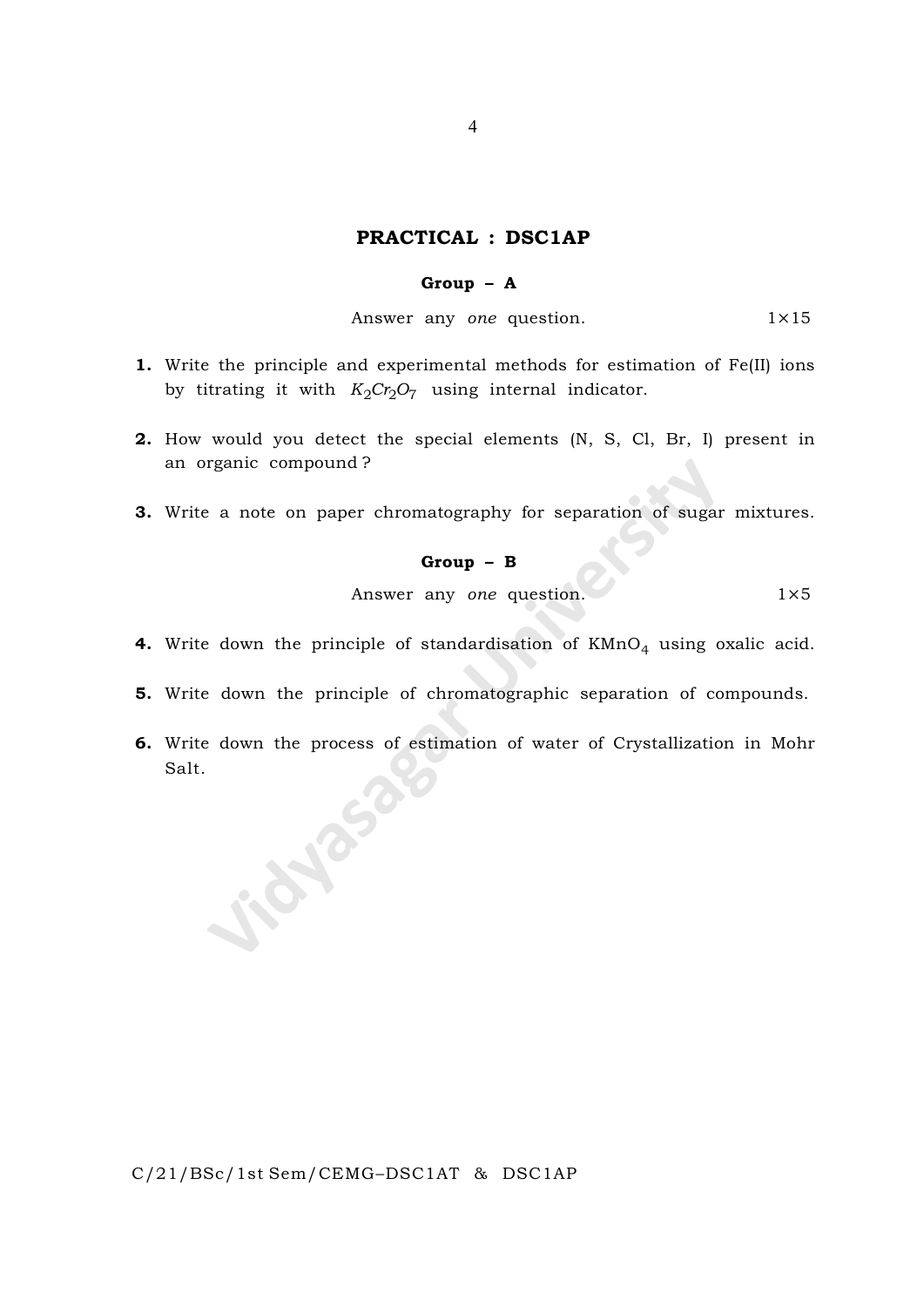# বঙ্গানুবাদ

| দক্ষিণ প্রান্তস্থ সংখ্যাগুলি প্রশ্নমান নির্দেশক।                                              |    |
|-----------------------------------------------------------------------------------------------|----|
| পরীক্ষার্থীদের যথাসম্ভব নিজের ভাষায় উত্তর দেওয়া প্রয়োজন।                                   |    |
| যেকোনো <i>তিনটি</i> প্রশ্নের উত্তর দাও।                                                       | 9x |
| অজৈব ও জৈব রসায়ন থেকে কমপক্ষে একটি করে মোট তিনটি প্রশ্নের উত্তর দাও ঃ                        |    |
| অজৈব রসায়ন                                                                                   |    |
| ১। $($ ক) VSEPR নীতি অনুযায়ী নিম্নলিখিত যৌগগুলির গঠন ও আকার নির্দেশ কর                       | 8  |
| $NF_{3}$ , $CF_{4}$                                                                           |    |
| (খ) নীচের যৌগগুলিকে যুক্তিসহ ক্রমবর্দ্ধমান দ্বিমেরুভ্রামক অনুযায়ী সাজাও।                     | 8  |
| $H_2S$ , CCl <sub>4</sub> , $H_2O$                                                            |    |
| (গ) সংকরায়ন তত্ত্ব অনুযায়ী নীচের যৌগগুলির গঠন আলোচনা কর।                                    | 8  |
| $BeF_2$ , $PCl_5$ .                                                                           |    |
| ২। (ক) বোর তত্ত্বের সীমাবদ্ধতাগুলি লেখ।                                                       | 8  |
| (খ) 3d  কক্ষকে উপস্থিত ইলেকট্রনগুলির চারটি কোয়ান্টাম সংখ্যার মান লেখ।                        | 8  |
| (গ) হাইজেনবার্গের অনিশ্চয়তা নীতিটি লেখ ও ব্যাখ্যা কর।                                        | 8  |
| ৩। (ক) হাইড্রোজেন পরমানুথে একটি ইলেকট্রন থাকার সত্ত্ব্যে এর বর্ণালীতে অনেকগুলি রেখা দেখা যায় |    |
| কেন ?                                                                                         | 8  |

 $C/21/BSc/1st$  Sem/CEMG-DSC1AT & DSC1AP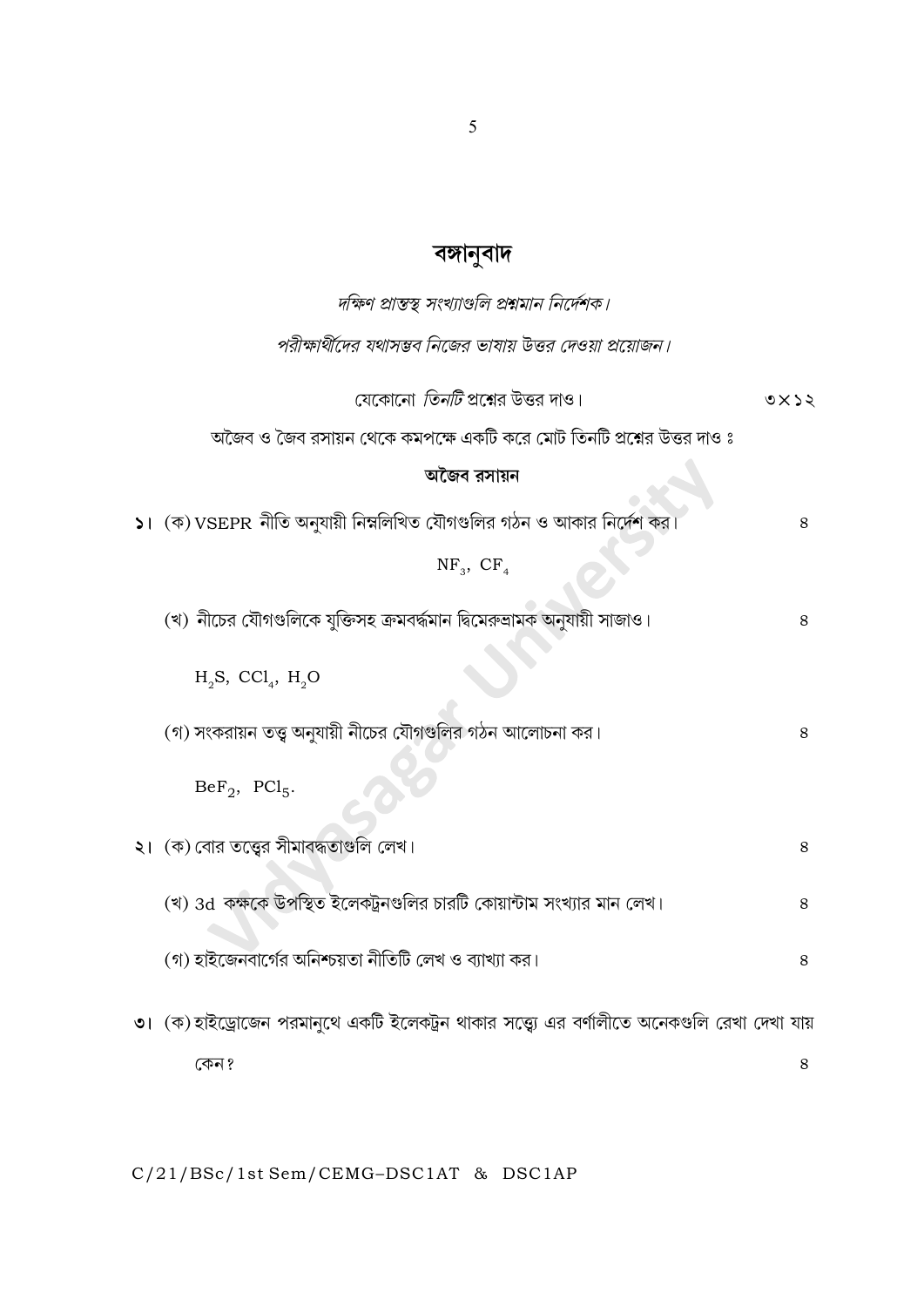(খ) একটি ইলেকট্রনের ডি-ব্রগলি তরঙ্গদৈর্ঘ্য 10<sup>-10</sup> মিটার হলে, গতিশক্তির মান নির্ণয় কর।  $\,8$ 

8

- (গ) নীচের বক্তব্যগুলি ব্যাখ্যা কর।
	- (i)  $NF_3$ ,  $NH_3$  অপেক্ষা বেশী ধ্রুবীয়।
	- (ii)  $\mathrm{AlF}_3$  এর গলনাঙ্ক  $\mathrm{AlCl}_3$  অপেক্ষা বেশী।

#### জৈব রসায়ন

৪। (ক) নীচের কার্বক্যাটায়নগুলিকে ক্রমবর্দ্ধমান স্থায়িত্ব অনুযায়ী সাজাও। তোমার উত্তরের সপক্ষে যুক্তি দাও। 8  $(\text{CH}_3)_3 \stackrel{\bigoplus}{\text{C}}$ ,  $\text{CH}_3\text{CH}_2$ ,  $(\text{CH}_3)_2\stackrel{\bigoplus}{\text{CH}}$ (খ) নিম্নলিখিতগুলির সম্ভাব্য অনুনাদ গঠনগুলি লেখ। (i) ফেনোক্সাইড আয়ন। (ii) নাইট্রো বেঞ্জিন।  $8\,$ (গ) অ্যারোমেটিসিটি ও হুকেল তত্ত্ব সমন্ধে টীকা লেখ। 8  $\alpha$ । (ক) এনানসিওমার ও ডায়াস্টিরিওয়ার বলতে কি বোঝ? উদাহরণ সহ ব্যাখ্যা কর। ৬ (খ) টার্টারিক অ্যাসিডের আলোকীয় সমাবয়বতা সমন্ধে টীকা লেখ।  $\mathcal{V}$ ৬। টীকা লেখ ঃ  $8\times 9$ (ক) মারকনিকফের সূত্র ও পারঅক্সাইড প্রভাব।

C/21/BSc/1st Sem/CEMG-DSC1AT & DSC1AP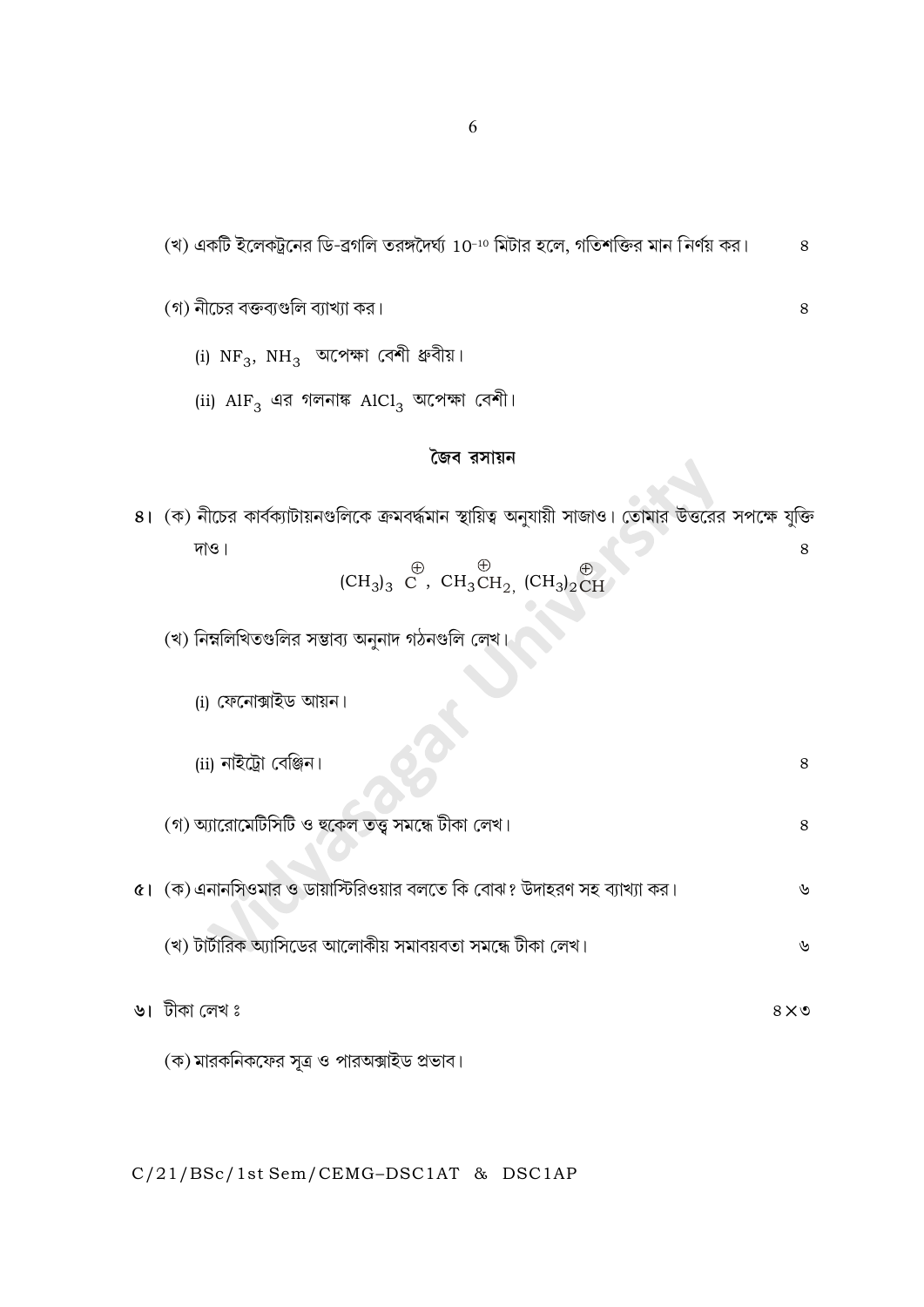## C/21/BSc/1st Sem/CEMG-DSC1AT & DSC1AP

- ৩। পেপার করমাটোগ্রাফির সহায়তায় সুগার মিশ্রণের পৃথকীকরণ এর সম্পর্কে টীকা লেখ।
- ২। প্রদত্ত জৈব যৌগে বিশেষ উপাদানগুলি (N, S, Cl, Br, I) কিভাবে সণাক্ত করবে?
- $\mathsf{S}$ । প্রমাণ  $\mathrm{K}_2\mathrm{Cr}_2\mathrm{O}_7$  দ্রবণের সহায়তায় ফেরাস আয়রন দ্রবণে আয়রনের পরিমাণ নির্ণয় এর নীতি ও পরীক্ষা পদ্ধতি লেখ।

প্ৰাাকটিকাল

- যেকোনো *একটি* প্রশ্নের উত্তর দাও।  $5x56$
- ১০। উদাহরণসহ নিউক্লিওফাইল ও ইলেকট্রোফাইলের সংজ্ঞা দাও।

# $C_2H_2$ ,  $C_2H_6$ ,  $C_2H_4$

৯। নীচের হাইড্রোকার্বনগুলিকে ক্রমবর্দ্ধমান আম্লিকতা অনুযায়ী সাজাও। যুক্তি দাও।

৮। Cr ও Cu পরমাণুর ইলেকট্রন বিন্যাস লেখ।

91  $\rm{PF}_{_{4}}$  অণুতে F-P-F বন্ধন কোন  $104^{\circ}$  কিন্তু  $\rm{PH}_{_{3}}$  অণুতে H-P-F বন্ধন কোন 93.3° ব্যাখ্যা কর।

 $5 \times 5$ 

যেকোনো *দুটি* প্রশ্নের উত্তর দাও।

(গ) ভার্জ বিক্রিয়া ও তার সীমাবদ্ধতা।

(খ) ইথিলীন ও অ্যাসিটিলিনের ওজনোলিসিস।